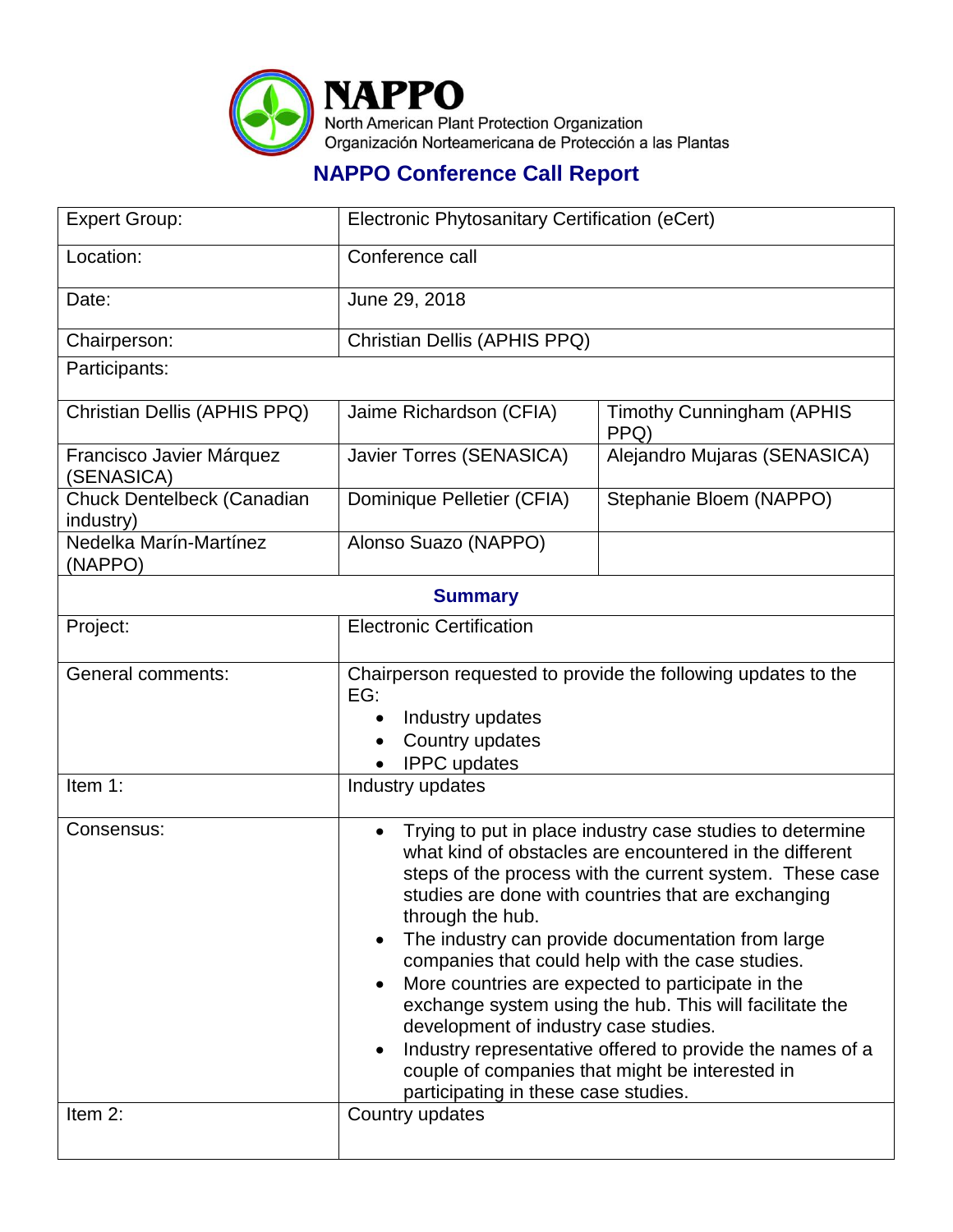| Consensus: | Canada.                                                                                                                                                                                                                                                                                                                                                                                                                                                                                                                                                                                                                                                                                                                                                                                                                                                                                                                                                                                                                                     |
|------------|---------------------------------------------------------------------------------------------------------------------------------------------------------------------------------------------------------------------------------------------------------------------------------------------------------------------------------------------------------------------------------------------------------------------------------------------------------------------------------------------------------------------------------------------------------------------------------------------------------------------------------------------------------------------------------------------------------------------------------------------------------------------------------------------------------------------------------------------------------------------------------------------------------------------------------------------------------------------------------------------------------------------------------------------|
|            | Making changes with the certificates $-$ going with the<br>WTO notification very soon.<br>Going through approval changes in the forms (minor<br>editorial changes).<br>When the system is fully implemented, all plant health<br>$\bullet$<br>issues will be done at once (all countries and all<br>commodities).<br>Working on government to government trade strategy.<br>$\bullet$<br>System based on commodity approach will be<br>implemented in the fall. The system will be implemented<br>for plant and animal health and food. The system will start<br>with dairy and then it will move to live animals and plants.                                                                                                                                                                                                                                                                                                                                                                                                               |
|            | Mexico.<br>Mexico is ready with the electronic certification with plants<br>and is working on the eCert with animals.<br>Waiting to have full access to the IPPC system.                                                                                                                                                                                                                                                                                                                                                                                                                                                                                                                                                                                                                                                                                                                                                                                                                                                                    |
|            | <b>United States.</b><br>The Chairperson explained that one of the main problems<br>with the system has been the delivery of email messages<br>from countries requesting access to the hub through their<br>official IPPC contact point. If the official IPPC contact<br>point does not approve the request, the country.<br>requesting access to the system cannot get on board.<br>US is currently live exchanging eCerts with Argentina<br>$\bullet$<br>through the IPPC hub (incoming and outgoing).<br>NZ will be ready in mid July 2018.<br>$\bullet$<br>Chile will be ready in August 2018.<br>$\bullet$<br>Hopefully, 4 countries will be ready and exchanging<br>through the IPPC hub by the end of the summer.<br>Exposing the phytos to the CBP once the phytos have<br>been received by PPQ is one of the last remaining pieces<br>in the US before we can go paperless. PPQ is working<br>with CBP so that the information the industry will have to<br>provide will only be the phyto number and the country it<br>came from. |
| Item 3:    | Updates from the IPPC -HUB.<br>IPPC sent a note to all contracting parties announcing that<br>the Hub is available now.<br>Norway, Fiji and Mexico have started the process since<br>the IPPC sent the official notification that the hub is open<br>for business.<br>Pilot work with the hub has officially concluded.<br>Work has been done updating the mapping project.<br>From the hub – Links have been established in the hub<br>administration console for all the documents (mapping,                                                                                                                                                                                                                                                                                                                                                                                                                                                                                                                                              |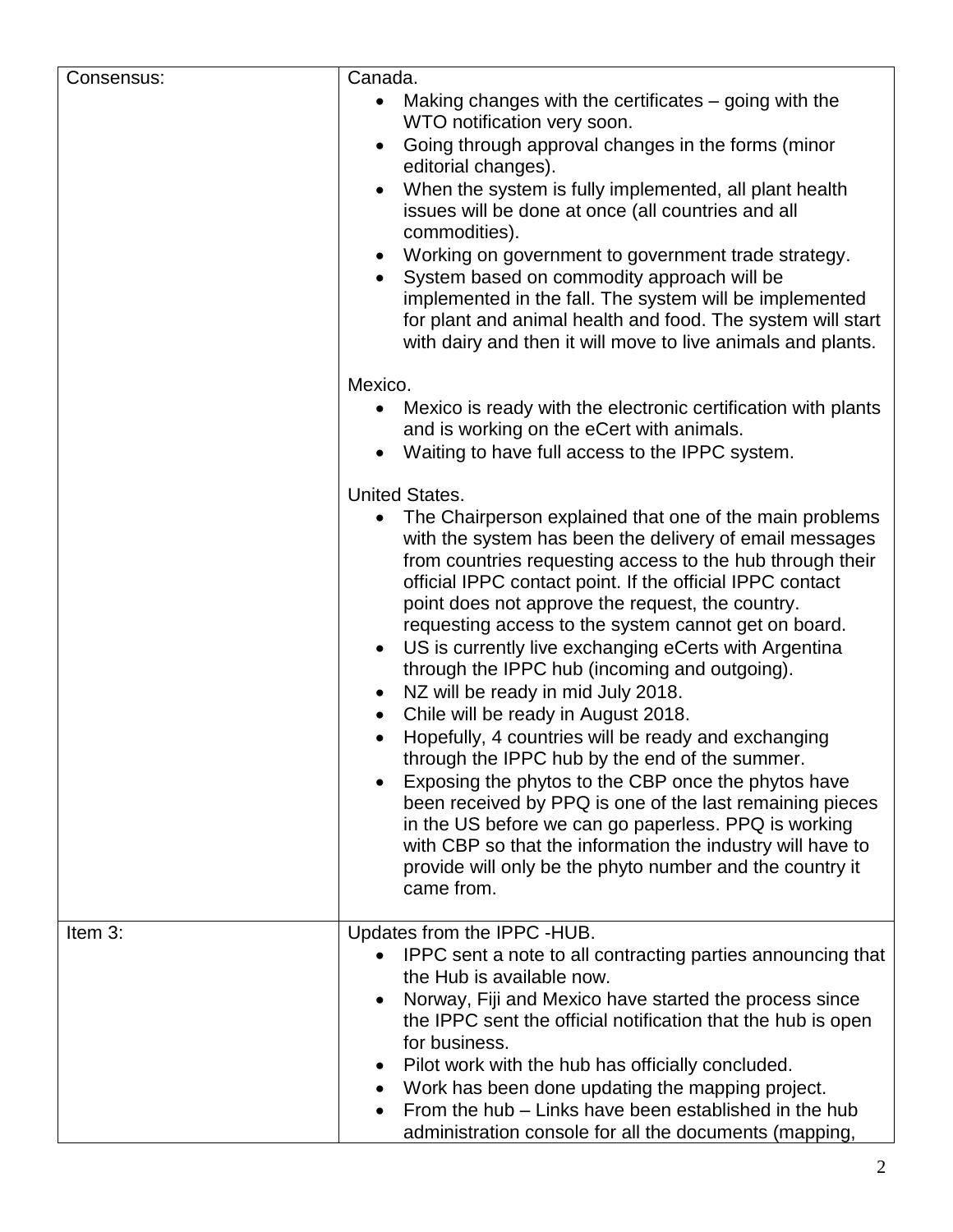|                              |                                                                                                                                                                                                                                                                                                                  | code lists) to facilitate the search of information.                                                                                                                                                                                                                                                                                                                                                                                                                                                                                                                                                                                                                                                                                                                                                                                                                                                                                                                                                                                                                                                                                                                                                                                                                                   |  |  |
|------------------------------|------------------------------------------------------------------------------------------------------------------------------------------------------------------------------------------------------------------------------------------------------------------------------------------------------------------|----------------------------------------------------------------------------------------------------------------------------------------------------------------------------------------------------------------------------------------------------------------------------------------------------------------------------------------------------------------------------------------------------------------------------------------------------------------------------------------------------------------------------------------------------------------------------------------------------------------------------------------------------------------------------------------------------------------------------------------------------------------------------------------------------------------------------------------------------------------------------------------------------------------------------------------------------------------------------------------------------------------------------------------------------------------------------------------------------------------------------------------------------------------------------------------------------------------------------------------------------------------------------------------|--|--|
|                              | Updates from the IPPC - Generic System.<br>countries to participate.<br>countries already utilizing the hub.<br>Pilot should conclude early next year.<br>$\bullet$<br>Ongoing activities<br>Re: projects and timeframes.<br>$\circ$<br>$\circ$<br>be performed.<br>$\circ$<br>Argentina's workshop in November. | System will be piloted in late August / early September<br>with Sri Lanka, Samoa and Ghana being the first three<br>Developers are implementing a validation tool<br>(notifications based on text messages to inform what are<br>the problems each country is facing) based on the<br>challenges other countries have faced with the mapping.<br>This will aid countries joining the hub and ensure that the<br>message from the Generic System is compatible with the<br>Seventy (70) countries around the world may use the<br>generic system (based on a survey done and discussions<br>with countries) and once they get on board, they will be<br>able to exchange with anybody that is already in the hub.<br>Webinar with the Caribbean countries next month.<br>Spanish speaking workshop in Buenos Aires will be<br>hosted by Argentina in September. A live demo of<br>ePhyto exchanges with Argentina, Chile and the<br>US will be performed. This workshop will focus on<br>the technical component of the system.<br>NAPPO annual meeting in October - Live ePhyto<br>exchange demo between the US and Argentina will<br>Near East Plant Protection Organization (NEPPO)<br>and the Inter-African Phytosanitary Council<br>(IAPSC) are planning for a similar workshop as |  |  |
| <b>Next Steps</b>            |                                                                                                                                                                                                                                                                                                                  |                                                                                                                                                                                                                                                                                                                                                                                                                                                                                                                                                                                                                                                                                                                                                                                                                                                                                                                                                                                                                                                                                                                                                                                                                                                                                        |  |  |
| <b>Responsible person</b>    | <b>Action</b>                                                                                                                                                                                                                                                                                                    | <b>Date</b>                                                                                                                                                                                                                                                                                                                                                                                                                                                                                                                                                                                                                                                                                                                                                                                                                                                                                                                                                                                                                                                                                                                                                                                                                                                                            |  |  |
| Industry                     | Provide information of 3 companies to participate in<br>case studies related to the electronic certification<br>project.                                                                                                                                                                                         | <b>Not</b><br>determined                                                                                                                                                                                                                                                                                                                                                                                                                                                                                                                                                                                                                                                                                                                                                                                                                                                                                                                                                                                                                                                                                                                                                                                                                                                               |  |  |
| <b>NAPPO Secretariat</b>     | Send Doodle Poll for the next conference call the last<br><b>Not</b><br>determined<br>week of August to first week of September.                                                                                                                                                                                 |                                                                                                                                                                                                                                                                                                                                                                                                                                                                                                                                                                                                                                                                                                                                                                                                                                                                                                                                                                                                                                                                                                                                                                                                                                                                                        |  |  |
| <b>Next Meeting</b>          |                                                                                                                                                                                                                                                                                                                  |                                                                                                                                                                                                                                                                                                                                                                                                                                                                                                                                                                                                                                                                                                                                                                                                                                                                                                                                                                                                                                                                                                                                                                                                                                                                                        |  |  |
| Location:                    | Conference call                                                                                                                                                                                                                                                                                                  |                                                                                                                                                                                                                                                                                                                                                                                                                                                                                                                                                                                                                                                                                                                                                                                                                                                                                                                                                                                                                                                                                                                                                                                                                                                                                        |  |  |
| Date:                        | Pending Doodle poll results                                                                                                                                                                                                                                                                                      |                                                                                                                                                                                                                                                                                                                                                                                                                                                                                                                                                                                                                                                                                                                                                                                                                                                                                                                                                                                                                                                                                                                                                                                                                                                                                        |  |  |
| <b>Proposed Agenda Items</b> |                                                                                                                                                                                                                                                                                                                  |                                                                                                                                                                                                                                                                                                                                                                                                                                                                                                                                                                                                                                                                                                                                                                                                                                                                                                                                                                                                                                                                                                                                                                                                                                                                                        |  |  |